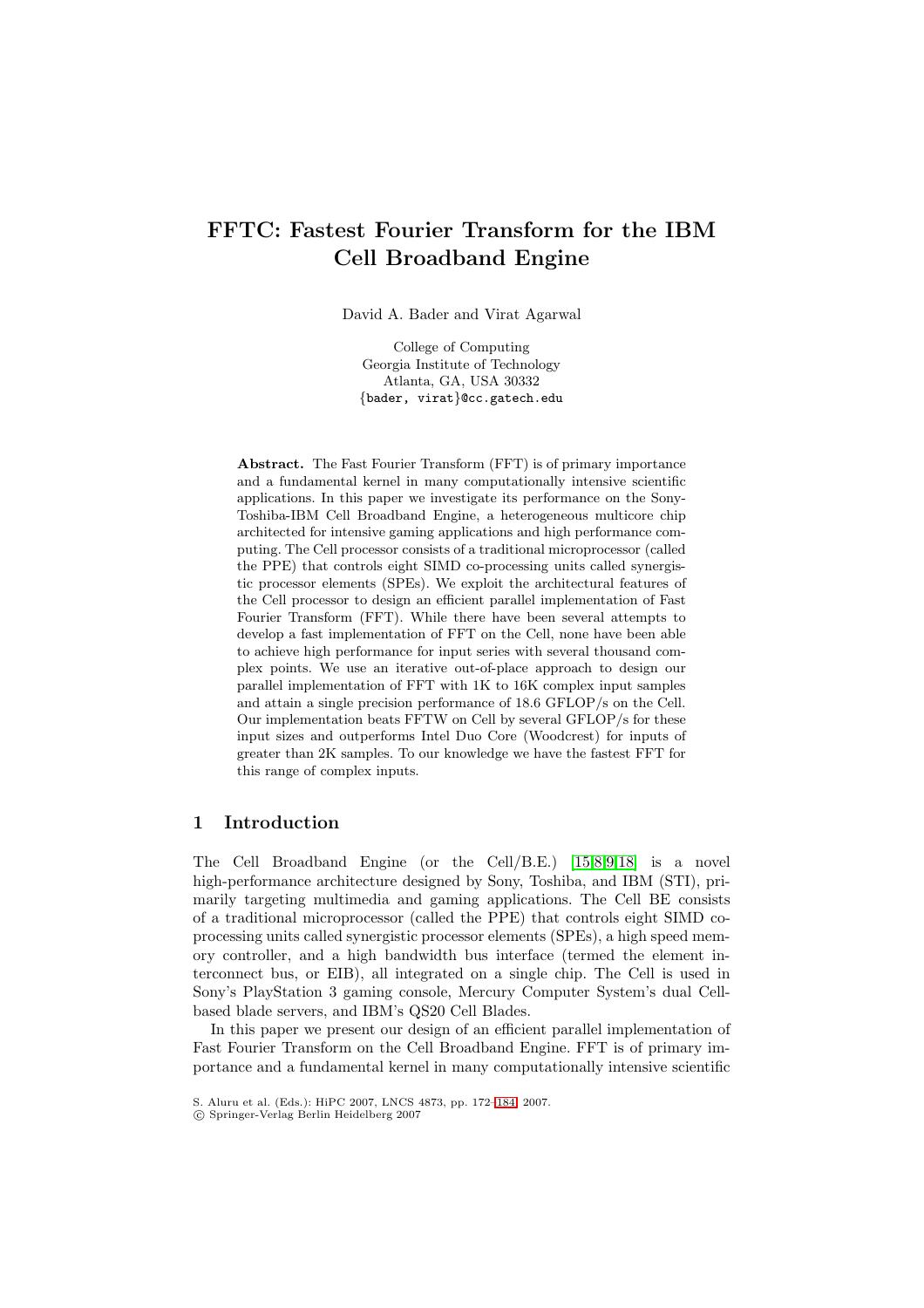applications such as computer tomography, data filtering and fluid dynamics. Another important application area of FFTs is in spectral analysis of speech, sonar, radar, seismic and vibration detection. FFTs are also used in digital filtering, signal decomposition, and in solution of partial differential equations. The performance of these applications rely heavily on the availability of a fast routine for Fourier transforms.

The literature contains several publications related to FFTs on the Cell/B.E. processor. Williams et al. [\[19\]](#page-12-5) analyze the Cell's peak performance for FFT of various types (1D, 2D), accuracy (single, double precision) and input sizes. Cico, Cooper and Greene [\[7\]](#page-12-6) estimate the performance of 22.1 GFLOP/s for a single FFT that is reside in the local store of one SPE, or 176.8 GFLOP/s for computing 8 independent FFTs with 8K complex input samples. (Note that all other computation rates given in this paper – except for Cico  $et$   $al.$  – consider the performance of a single FFT and include the overheads when considering that the source and output of the FFT are both stored in main memory.) In another work, Chow, Fossum and Brokenshire [\[6\]](#page-12-7) achieve 46.8 GFLOP/s for a large FFT (16 million complex samples) on the Cell that is highly-specialized for this particular input size. FFTW on the Cell [\[11\]](#page-12-8) is a highly-portable FFT library of various types, precision and input size.

In our design of FFTC we use an iterative out-of-place approach to solve 1D FFTs with 1K to 16K complex input samples. We describe our methodology to partition the work among the SPEs to efficiently parallelize a single FFT computation where the source and output of the FFT are both stored in main memory. This differentiates our work from the prior literature and better represents the performance that one realistically sees in practice. The algorithm requires a synchronization among the SPEs after each stage of FFT computation. Our synchronization barrier is designed to use inter SPE communication without any intervention from the PPE. The synchronization barrier requires only  $2 \log p$  stages (p: number of SPEs) of inter SPE communication by using a tree-based approach. This significantly improves the performance, as PPE intervention not only results in a high communication latency but also in sequentialization of the synchronization step. We achieve a performance improvement of over 4 as we vary the number of SPEs from 1 to 8. We attain a performance of 18.6 GFLOP/s for a single-precision FFT with 8K complex input samples and also show significant speedup in comparison with other architectures. Our implementation is generic for this range of complex inputs. The source code is freely available from our CellBuzz project in SourceForge (<http://sourceforge.net/projects/cellbuzz/>).

This paper is organized as follows. We first describe the Fast Fourier Transform and the algorithm we choose to parallelize in Section [2.](#page-2-0) The novel architectural features of the Cell processor are reviewed in Section [3.](#page-3-0) We then present our design to parallelize FFT on the Cell and optimize for the SPEs in Section [4.](#page-5-0)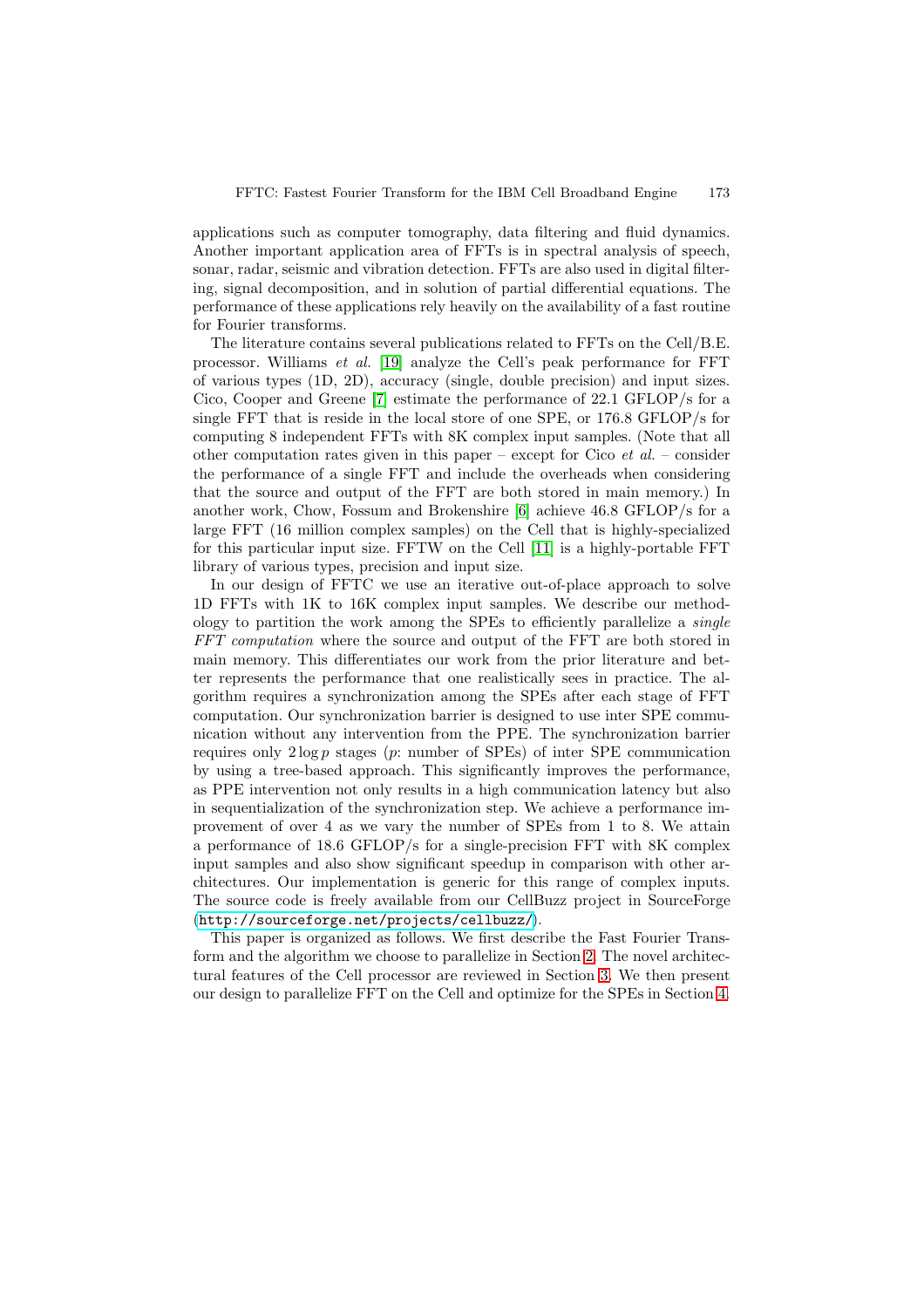# <span id="page-2-0"></span>**2 Fast Fourier Transform**

Fast Fourier Transform (FFT) is an efficient algorithm that is used for computing the Discrete Fourier Transform. Some of the important application areas of FFTs have been mentioned in the previous section. There are several algorithmic variants of the FFTs that have been well studied for parallel processors and vector architectures [\[1,](#page-12-9)[2](#page-12-10)[,3,](#page-12-11)[4\]](#page-12-12).

In our design we utilize the naive Cooley-Tukey radix-2 Decimate in Frequency (DIF) algorithm. The pseudo-code for an out-of-place approach of this algorithm is given in Alg. [1.](#page-2-1) The algorithm runs in  $log N$  stages and each stage requires  $O(N)$  computation, where N is the input size.

## **Algorithm 1:** Sequential FFT algorithm

**Input**: array A[0] of size N  $1 \; NP \longleftarrow 1$  ; *problemSize*  $\leftarrow N$ ; dist ←−1; **4**  $i1$  ← 0; **5**  $i2$  ← 1; **while** problemSize > 1 **do** Begin Stage;  $a \leftarrow A[i1]$ ;  $b \leftarrow A[i2];$   $k = 0$ , *jtwiddle* = 0; **for**  $j$  ← 0 **to**  $N - 1$  **step**  $2 * NP$  **do**  W ← w[jtwiddle]; **for**  $\int$  for  $\int$  *first*  $\leftarrow$  0 *to NP* do  $\begin{array}{|c|c|c|c|c|c|} \hline \end{array}$  b[j + jfirst]  $\leftarrow a[k + jfirst] + a[k + jfirst + N/2];$  b[j + jfirst + Dist]  $\leftarrow (a[k + jfirst] - a[k + jfirst + N/2]) * W;$ 16 |  $k \leftarrow k + NP;$   $\left| \begin{array}{c} \end{array} \right|$  *jtwiddle*  $\leftarrow$  *jtwiddle* + *NP*; swap $(i1, i2);$  $NP \leftarrow NP * 2;$  problemSize  $\leftarrow$  problemSize/2; dist  $\leftarrow$  dist  $*$  2; End Stage; **Output**: array  $A[i1]$  of size N

<span id="page-2-1"></span>The array w contains the *twiddle factors* required for FFT computation. At each stage the computed complex samples are stored at their respective locations thus saving a bit-reversal stage for output data. This is an iterative algorithm which runs until the parameter *problemSize* reduces to [1](#page-3-1). Fig. 1 shows the butterfly stages of this algorithm for an input of 16 sample points (4 stages).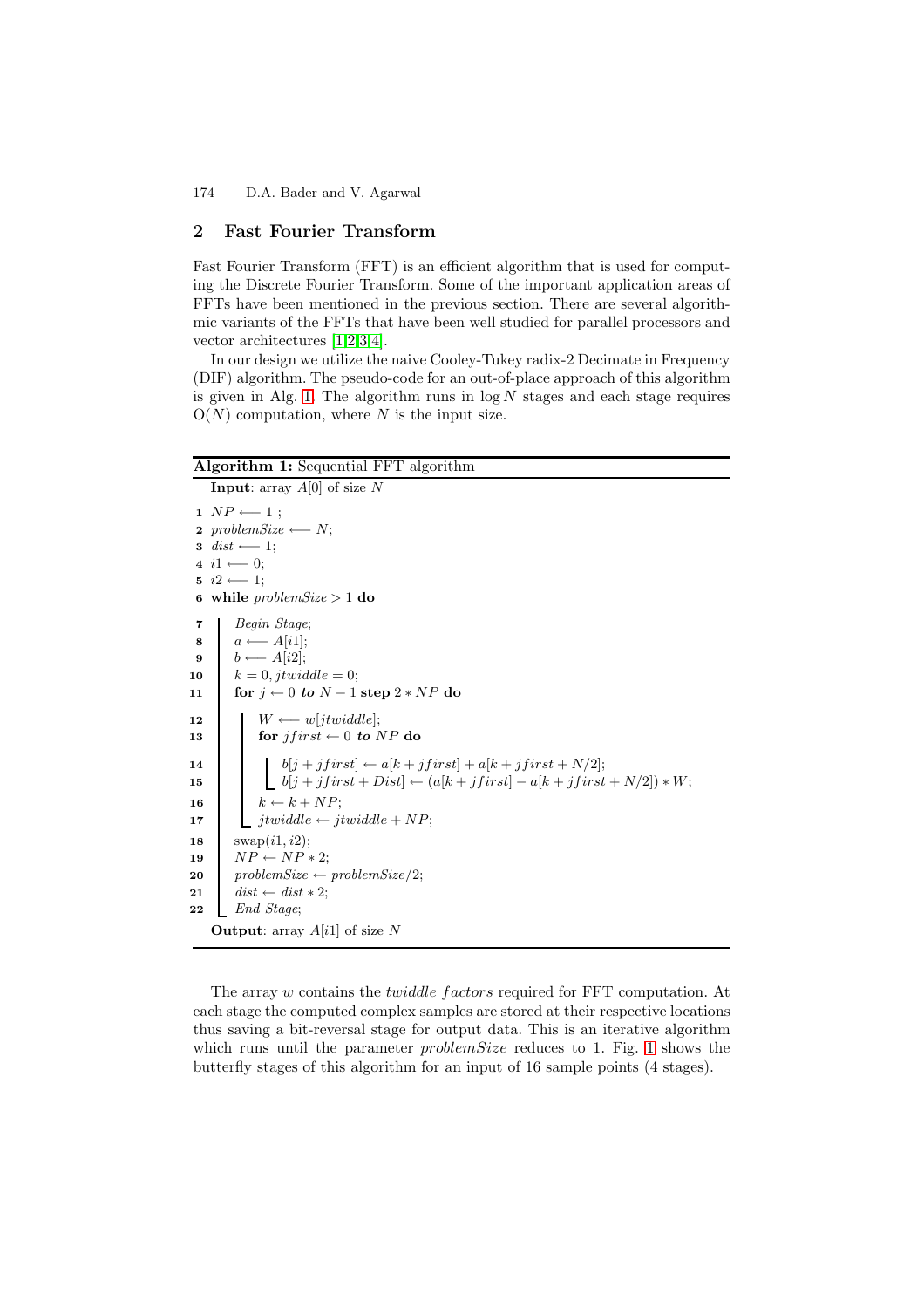

<span id="page-3-1"></span>**Fig. 1.** Butterflies of the ordered DIF FFT algorithm

Apart from the theoretical complexity, another common performance metric used for the FFT algorithm is the floating point operation (FLOP) count. On analyzing the sequential algorithm, we see that during each iteration of the innermost for loop there is one complex addition for the computation of first output sample, which accounts for 2 FLOPs. The second output sample requires one complex subtraction and multiplication which accounts for 8 FLOPs. Thus, for the computation of two output samples during each innermost iteration we require 10 FLOPs, which suggests that we require 5 FLOPs for the computation of a complex sample at each stage. The total computations in all stages are  $N \log N$  which makes the total FLOP count for the algorithm as  $5N \log N$ .

# <span id="page-3-0"></span>**3 Cell Broadband Engine Architecture**

The Cell Broadband Engine (Cell/B.E.) processor is a heterogeneous multi-core chip that is significantly different from conventional multiprocessor or multi-core architectures. It consists of a traditional microprocessor (the PPE) that controls eight SIMD co-processing units called synergistic processor elements (SPEs), a high speed memory controller, and a high bandwidth bus interface (termed the element interconnect bus, or EIB), all integrated on a single chip. Fig. [2](#page-4-0) gives an architectural overview of the Cell/B.E. processor. We refer the reader to [\[17](#page-12-13)[,10,](#page-12-14)[16](#page-12-15)[,12](#page-12-16)[,5\]](#page-12-17) for additional details.

The PPE runs the operating system and coordinates the SPEs. It is a 64-bit PowerPC core with a vector multimedia extension (VMX) unit, 32 KByte L1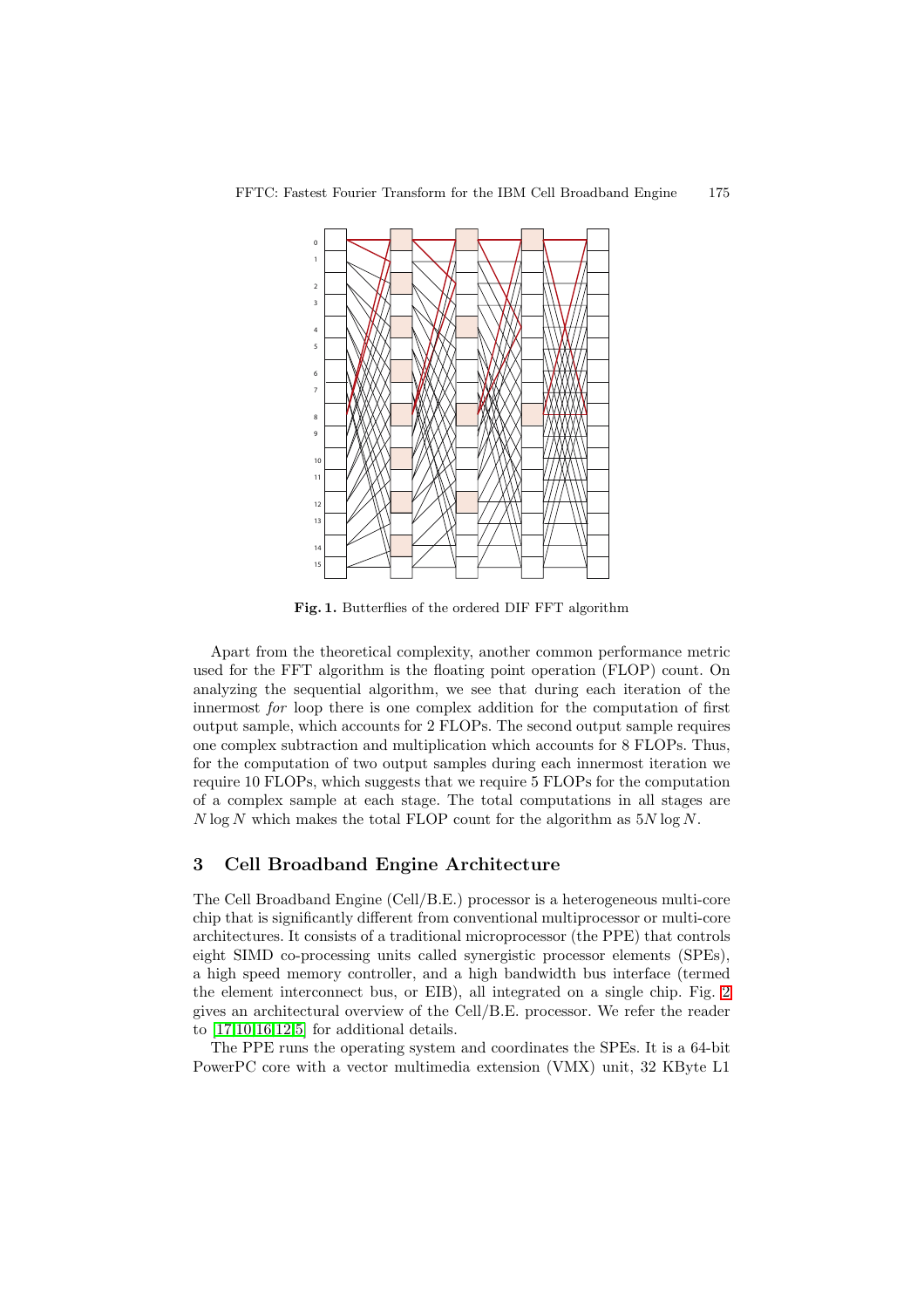

<span id="page-4-0"></span>**Fig. 2.** Cell Broadband Engine Architecture

instruction and data caches, and a 512 KByte L2 cache. The PPE is a dual issue, in-order execution design, with two way simultaneous multithreading. Ideally, all the computation should be partitioned among the SPEs, and the PPE only handles the control flow.

Each SPE consists of a synergistic processor unit (SPU) and a memory flow controller (MFC). The MFC includes a DMA controller, a memory management unit (MMU), a bus interface unit, and an atomic unit for synchronization with other SPUs and the PPE. The SPU is a micro-architecture designed for high performance data streaming and data intensive computation. It includes a 256 KByte local store (LS) memory to hold SPU program's instructions and data. The SPU cannot access main memory directly, but it can issue DMA commands to the MFC to bring data into the Local Store or write computation results back to the main memory. DMA is non-blocking so that the SPU can continue program execution while DMA transactions are performed.

The SPU is an in-order dual-issue statically scheduled architecture. Two SIMD [\[14\]](#page-12-18) instructions can be issued per cycle: one compute instruction and one memory operation. The SPU branch architecture does not include dynamic branch prediction, but instead relies on compiler-generated branch hints using prepareto-branch instructions to redirect instruction prefetch to branch targets. Thus branches should be minimized on the SPE as far as possible.

The MFC supports naturally aligned transfers of 1,2,4, or 8 bytes, or a multiple of 16 bytes to a maximum of 16 KBytes. DMA list commands can request a list of up to 2,048 DMA transfers using a single MFC DMA command. Peak performance is achievable when both the effective address and the local storage address are 128 bytes aligned and the transfer is an even multiple of 128 bytes. In the Cell/B.E., each SPE can have up to 16 outstanding DMAs, for a total of 128 across the chip, allowing unprecedented levels of parallelism in on-chip communication. Kistler et al. [\[16\]](#page-12-15) analyze the communication network of the Cell/B.E. and state that applications that rely heavily on random scatter and or gather accesses to main memory can take advantage of the high communication bandwidth and low latency.

With a clock speed of 3.2 GHz, the Cell processor has a theoretical peak performance of 204.8 GFLOP/s (single precision). The EIB supports a peak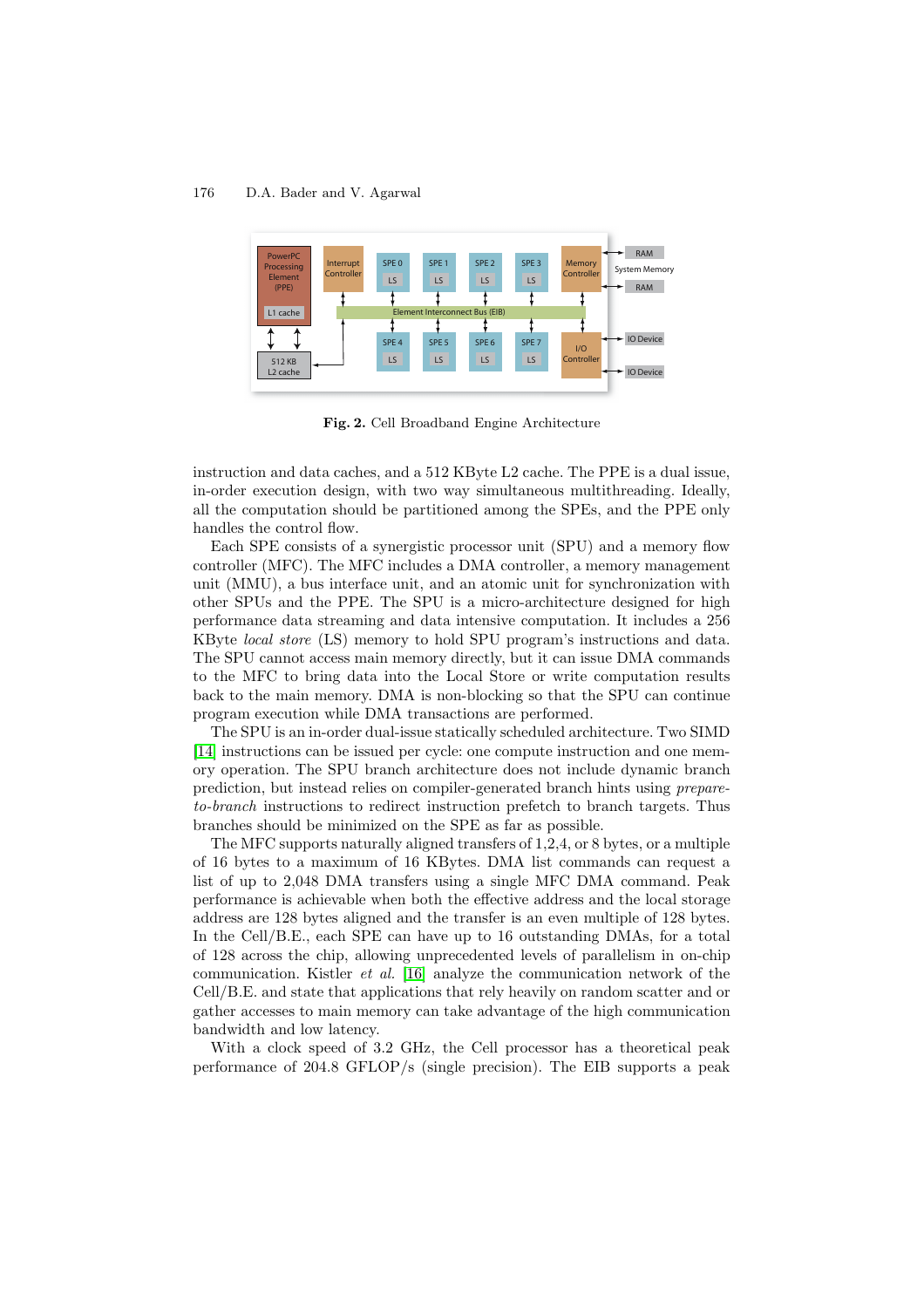bandwidth of 204.8 GB/s for intrachip transfers among the PPE, the SPEs, and the memory and I/O interface controllers. The memory interface controller (MIC) provides a peak bandwidth of 25.6 GB/s to main memory. The I/O controller provides peak bandwidths of 25 GB/s inbound and 35 GB/s outbound.

# <span id="page-5-0"></span>**4 FFTC: Our FFT Algorithm for the Cell/B.E. Processor**

There are several architectural features that make it difficult to optimize and parallelize the Cooley-Tukey FFT algorithm on the Cell Broadband Engine. The algorithm is branchy due to presence of a doubly nested for loop within the outer while loop. This results in a compromise on the performance due to the absence of a branch predictor on the Cell. The algorithm requires an array that consists of the  $N/2$  complex twiddle factors. Since each SPE has a limited local store of 256 KB, this array cannot be stored entirely on the SPEs for a large input size. The limit in the size of the local store memory also restricts the maximum input data that can be transferred to the SPEs. Parallelization of a single FFT computation involves synchronization between the SPEs after every stage of the algorithm, as the input data of a stage is the output data of the previous stage. To achieve high performance it is necessary to divide the work equally among the SPEs so that no SPE waits at the synchronization barrier. Also, the algorithm requires log N synchronization stages which impacts the performance.

It is difficult to vectorize every stage of the FFT computation. For vectorization of the first two stages of the FFT computation it is necessary to shuffle the output data vector, which is not an efficient operation in the SPE instruction set architecture. Also, the computationally intensive loops in the algorithm need to be unrolled for best pipeline utilization. This becomes a challenge given a limited local store on the SPEs.

#### **4.1 Parallelizing FFTC for the Cell**

As mentioned in the previous section for best performance it is important to partition work among the SPEs to achieve load balancing. We parallelize by dividing the input array held in main memory into 2p chunks, each of size  $\frac{N}{2p}$ , where  $p$  is the number of SPEs.

During every stage, SPE  $i$  is allocated chunk i and  $i + p$  from the input array. The basis for choosing these chunks for an SPE lies in the fact that these chunks are placed at an offset of  $N/2$ 



<span id="page-5-1"></span>**Fig. 3.** Partition of the input array among the SPEs (e.g. 8 SPEs in this illustration)

input elements. For the computation of an output complex sample we need to perform complex arithmetic operation between input elements that are separated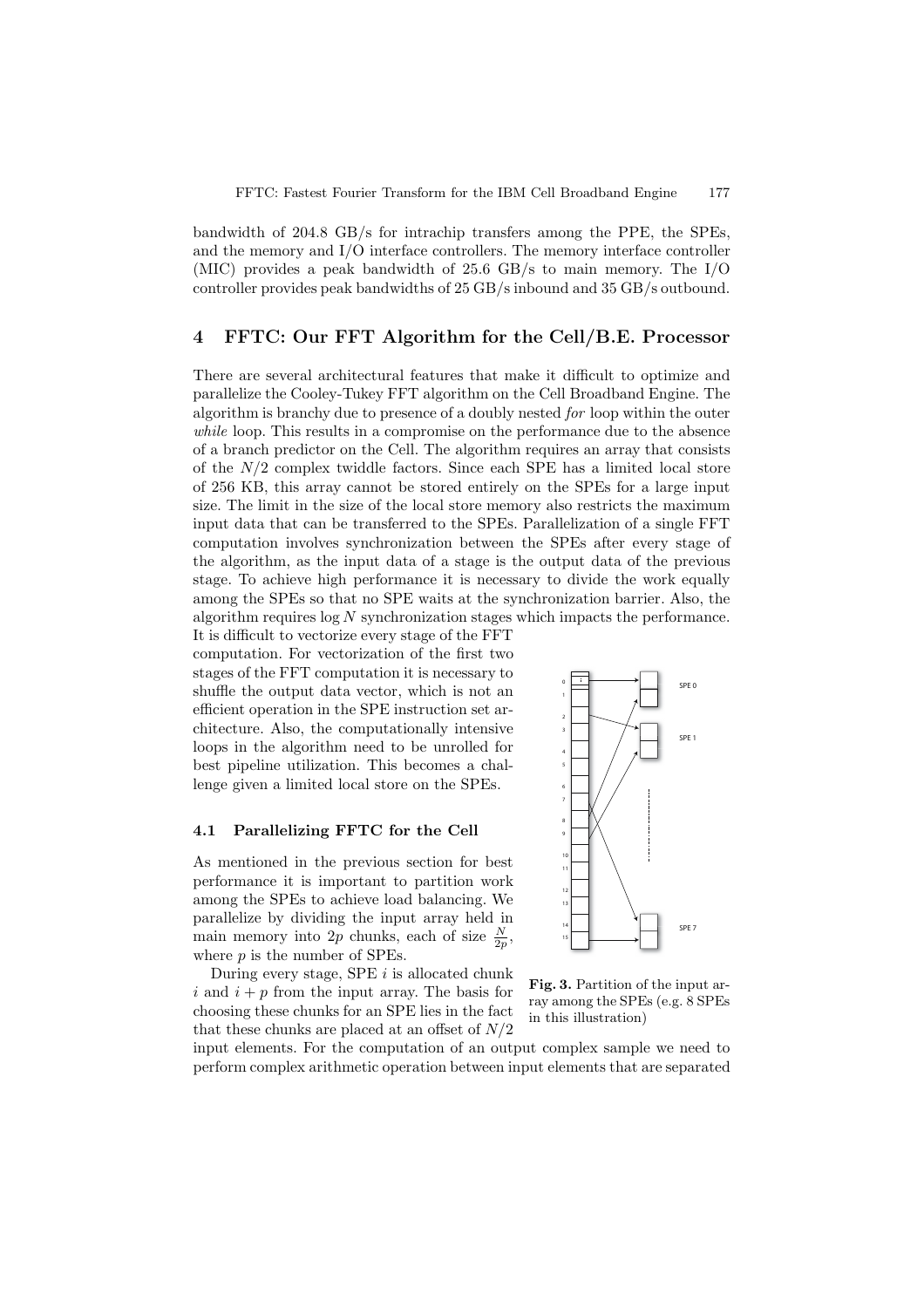

<span id="page-6-0"></span>Fig. 4. Vectorization of the first two stages of the FFT algorithm. These stages require a shuffle operation over the output vector to generate the desired output.

by this offset. Fig. [3](#page-5-1) gives an illustration of this approach for work partitioning among 8 SPEs.

The PPE does not intervene in the FFT computation after this initial work allocation. After spawning the SPE threads it waits for the SPEs to finish execution.



<span id="page-6-1"></span>**Fig. 5.** Stages of the synchronization barrier using inter SPE communication. The synchronization involves sending inter SPE mailbox messages up to the root of the tree and then sending back acknowledgment messages down to the leaves in the same topology.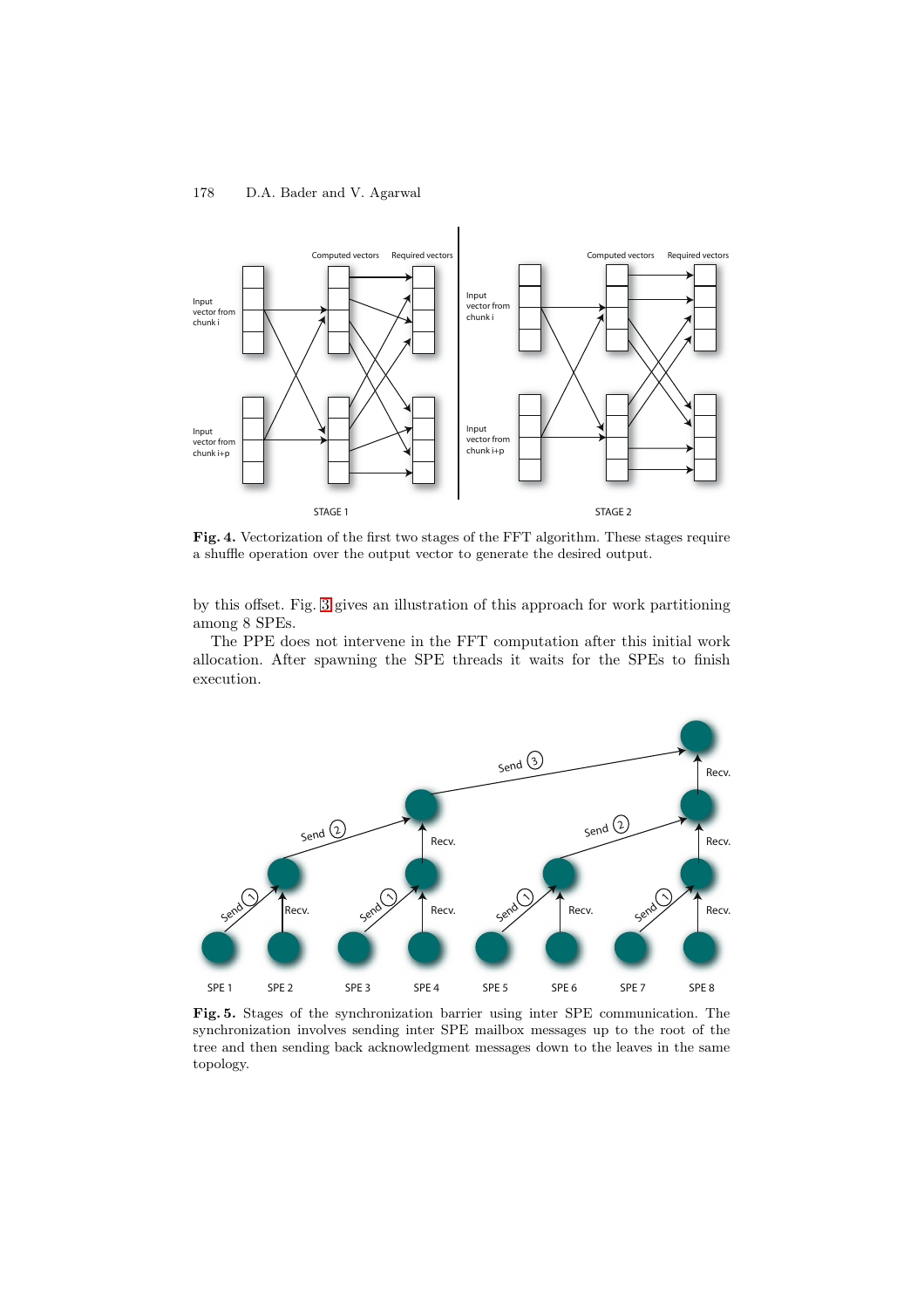| Algorithm 2: Parallel FFTC algorithm: View within SPE |  |  |  |  |  |
|-------------------------------------------------------|--|--|--|--|--|
|-------------------------------------------------------|--|--|--|--|--|

<span id="page-7-0"></span>**Input**: array in PPE of size N **Output**: array in PPE of size N  $1 \; NP \longleftarrow 1$ ; *problemSize*  $\leftarrow N$ ; dist  $\leftarrow$  1: fetchAddr ←− PPE input array; putAddr ←− PPE output array; chunkSize ←  $\frac{N}{2*p}$ ;<br>**7** Stage 0 (SIMDization achieved with shuffling of output vector); Stage 1 ; **while** NP < buffersize && problemSize > 1 **do** 10 | Begin Stage; 11 | Initiate all DMA transfers to get data; Initialize variables; **for**  $j \leftarrow 0$  **to**  $2 *$  chunkSize **do** 14 | Stall for DMA buffer; **for**  $i \leftarrow 0$  **to** buffersize/NP **do for**  $\int$  **for**  $\int$  *f* if  $\int$  *for*  $\int$  *for*  $\int$  *for*  $\int$  *for*  $\int$  *for*  $\int$  *for*  $\int$  *for*  $\int$  *for*  $\int$  *for*  $\int$  *for*  $\int$  *for*  $\int$  *for*  $\int$  *for*  $\int$  *for*  $\int$  *for*  $\int$  *for*  $\int$  *for* SIMDize computation as  $NP > 4$ ; Update  $j, k, jtwiddle;$ 19 | Initiate DMA put for the computed results 20 swap( $fetchAddr$ ,  $putAddr$ );  $NP \leftarrow NP * 2;$  problemSize  $\leftarrow$  problemSize/2; dist  $\leftarrow dist * 2;$  End Stage; 25 Synchronize using Inter-SPE communication; **while** problemSize > 1 **do** 27 | *Begin Stage*; 28 Initiate all DMA transfers to get data; Initialize variables; **for**  $k \leftarrow 0$  **to** chunkSize **do for**  $j$  first  $\leftarrow 0$  **to** min(NP, chunkSize  $-k$ ) **step** buffersize **do**  Stall for DMA buffer: **for**  $i \leftarrow 0$  **to** buffersize **do**   $\vert$   $\vert$  **L** SIMDize computation as *buffersize* > 4; Initiate DMA put for the computed results; Update j, k, jtwiddle; swap(*fetchAddr*, *putAddr*);  $NP \leftarrow NP * 2;$  problemSize  $\leftarrow$  problemSize/2; dist  $\leftarrow$  dist  $*$  2; End Stage; Synchronize using Inter SPE communication;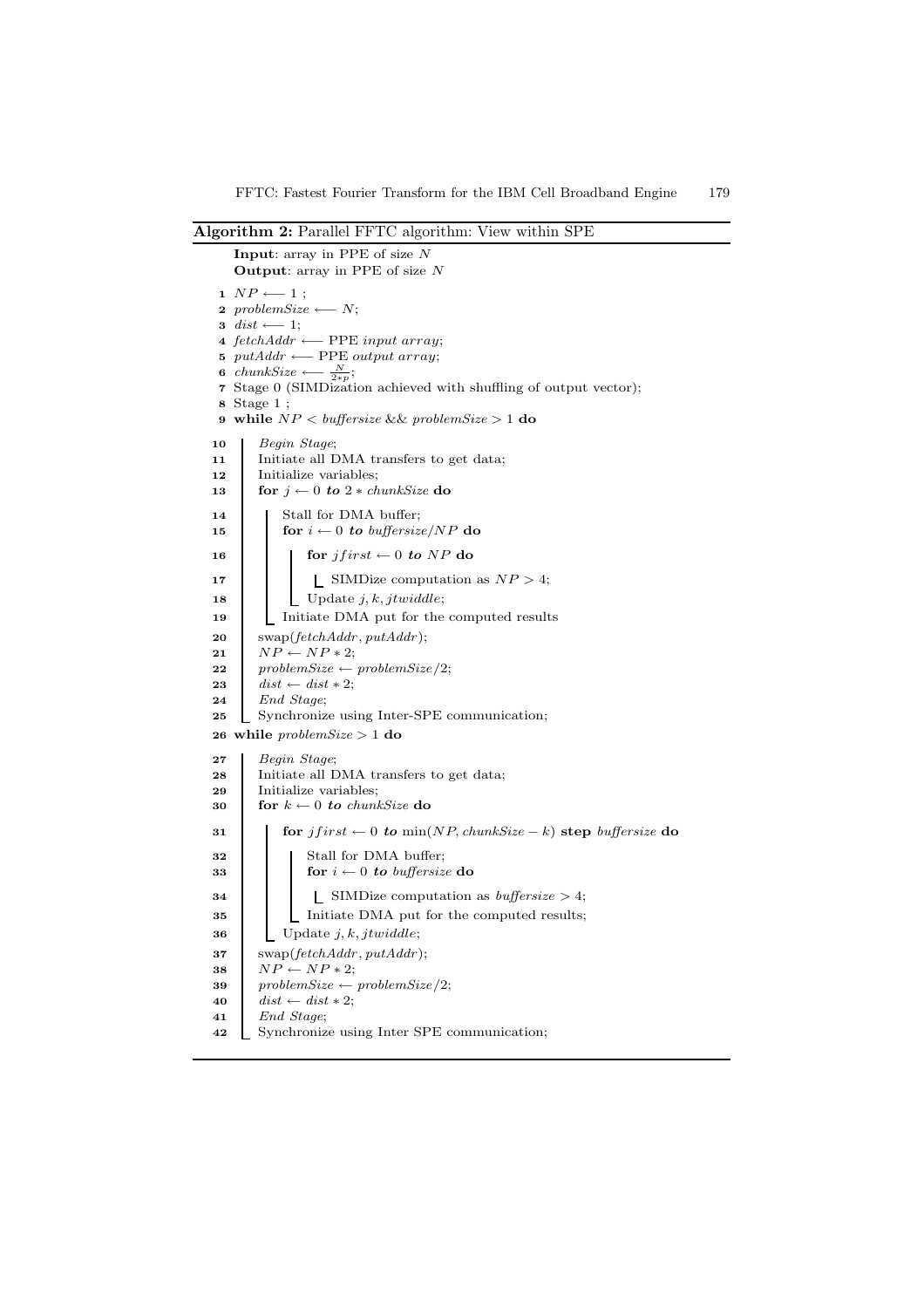### **4.2 Optimizing FFTC for the SPEs**

After dividing the input array among the SPEs, each SPE is allocated 2 chunks each of size  $\frac{N}{2p}$ . Each SPE, fetches this chunk from main memory using DMA transfers and uses double-buffering to overlap memory transfers with computation. Within each SPE, after computation of each buffer, the computed buffer is written back into main memory at the correct offset using DMA transfers.

The detailed pseudo-code is given in Alg. [2.](#page-7-0) The first two stages of the FFT algorithm are duplicated, that correspond to the first two iterations of the outer while loop in sequential algorithm. This is necessary as the vectorization of these stages requires a shuffle operation  $(spu\_shuffle())$  over the output to re-arrange the output elements to their correct locations. Please refer to Fig. [4](#page-6-0) for an illustration of this technique for stages 1 and 2 of the FFT computation.

The innermost for loop (in the sequential algorithm) can be easily vectorized for  $NP > 4$ , that correspond to the stages 3 through  $log N$ . However, it is important to duplicate the outer while loop to handle stages where  $NP <$  buffersize, and otherwise. The global parameter buffersize is the size of a single DMA get buffer. This duplication is required as we need to stall for a DMA transfer to complete, at different places within the loop for these two cases. We also unroll the loops to achieve better pipeline utilization. This significantly increases the size of the code thus limiting the unrolling factor.

SPEs are synchronized after each stage, using inter-SPE communication. This is achieved by constructing a binary synchronization tree, so that synchronization is achieved in  $2 \log p$  stages. The synchronization involves the use of inter-SPE mailbox communication without any intervention from the PPE. Please refer to Fig. [5](#page-6-1) for an illustration of the technique.

This technique performs significantly better than other synchronization techniques that either use chain-like inter-SPE communication or require the PPE to synchronize between the SPEs. The chain-like technique requires  $2p$  stages of inter-SPE communication whereas with the intervention of the PPE latency of communication reduces the performance of this barrier.

### **5 Performance Analysis of FFTC**

We use the Cell SDK 2.1 for instruction level profiling and performance analysis of the code. The code was compiled using the xlc compiler, that is included in the SDK, with level 3 optimization.

For parallelizing a single 1D FFT on the Cell, it is important to divide the work among the SPEs. Fig. [6](#page-9-0) shows the performance of our algorithm with varying the number of SPEs for 1K and 4K complex input samples. The performance scales well with the number of SPEs which suggests that load is balanced among the SPEs.

Our design requires a barrier synchronization among the SPEs after each stage of the FFT computation. We focus on FFTs that have from 1K to 16K complex input samples. For relatively small inputs and as the number of SPEs increases, the synchronization cost becomes a significant issue since the time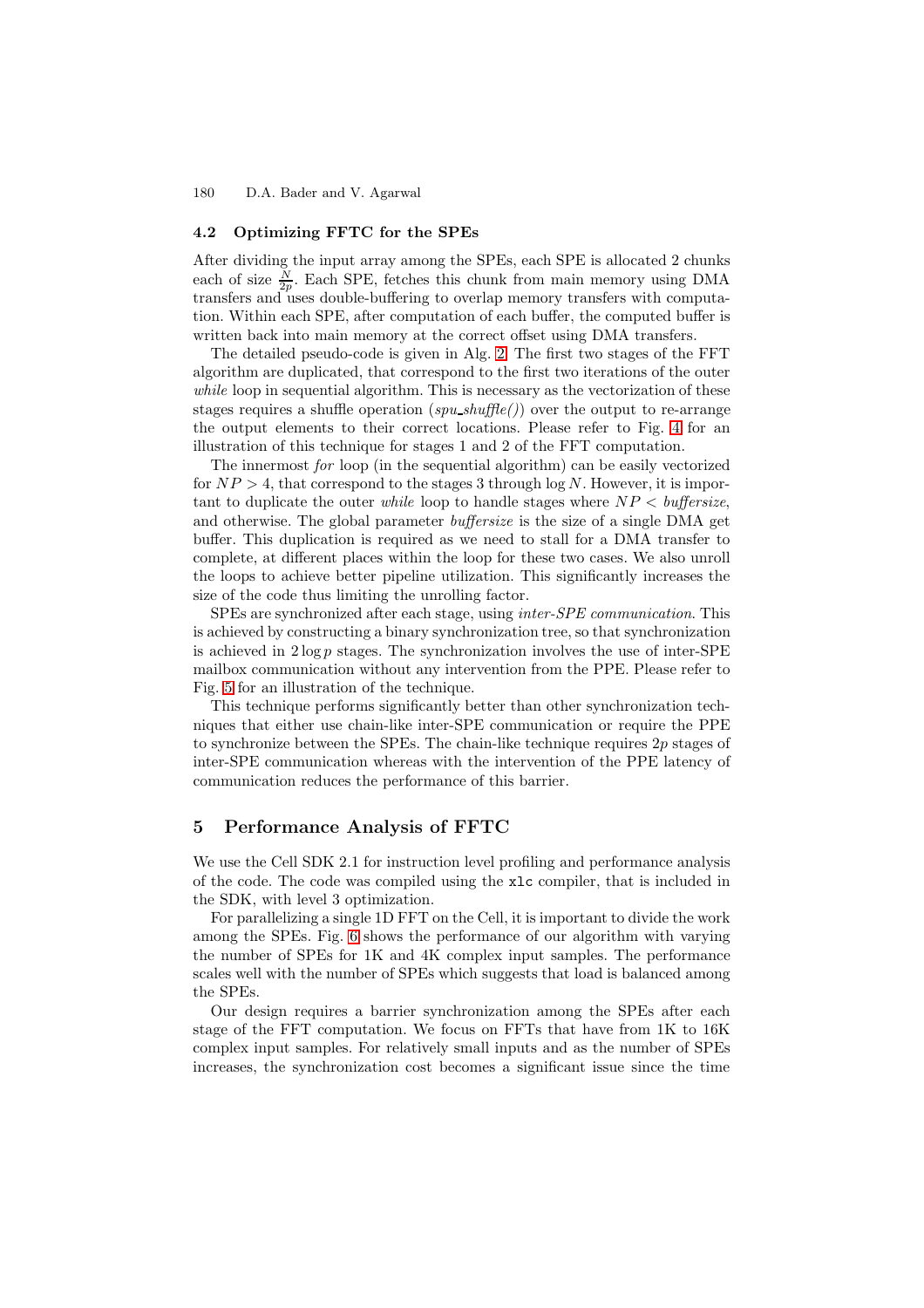

#### FFTC: Fastest Fourier Transform for the IBM Cell Broadband Engine 181

<span id="page-9-0"></span>**Fig. 6.** Running Time of our FFTC code on 1K and 4K inputs as we increase the number of SPEs



Performance Comparison of our optimized FFT implementation

<span id="page-9-1"></span>**Fig. 7.** Performance comparison of FFTC with other architectures for various input sizes of FFT. The performance numbers are from benchFFT from the FFTW website.

per stage decreases but the cost per synchronization increases. With instruction level profiling we determine that the time required per synchronization stage using our tree-synchronization barrier is about 1 microsecond (3200 clock cycles). We achieve a high performance barrier using inter-SPE mailbox communication which significantly reduces the time to send a message, and by using the treebased technique we reduced the number of communication stages required for the barrier  $(2 \log p \text{ steps}).$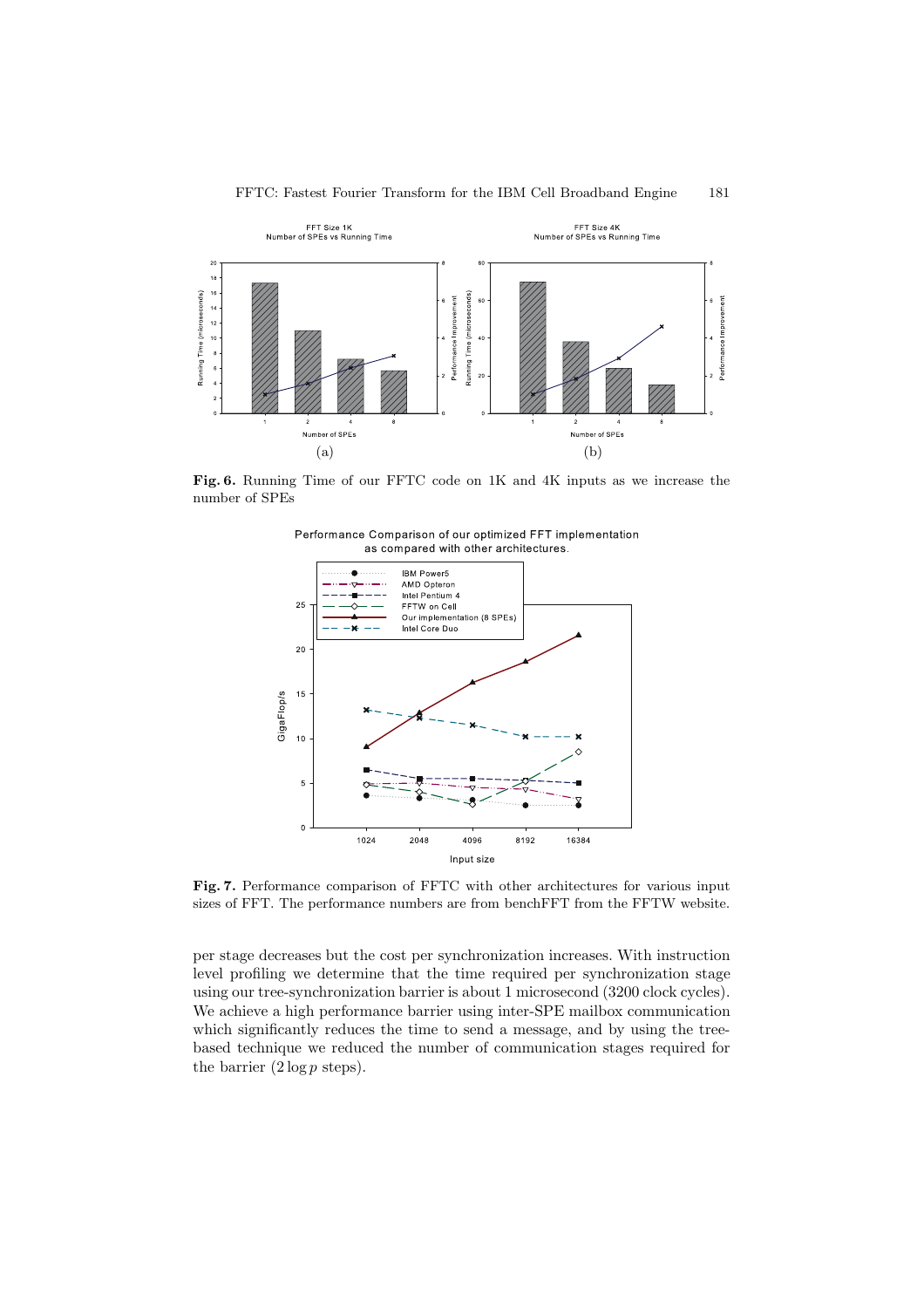|   | main:     | compute_twiddle_factors: |   |          |   |   |   |   |   |             |   |   |   |   |   |   |   |   |   |   |    |   |   |   |          |   |   |   |    |                |
|---|-----------|--------------------------|---|----------|---|---|---|---|---|-------------|---|---|---|---|---|---|---|---|---|---|----|---|---|---|----------|---|---|---|----|----------------|
|   | clks Lab. | Even Pipe                |   |          |   |   |   |   |   |             |   |   |   |   |   |   |   |   |   |   |    |   |   |   |          |   |   |   |    | Odd Pipe       |
| 1 |           | 139:il<br>$\cdots$       |   |          |   |   | X | χ |   |             |   |   |   |   |   |   |   |   |   |   | Χ  | χ | X | X | X        | X |   |   |    | 140: cwx    ▲  |
| 1 |           | $141:$ il<br>$\cdots$    |   |          |   |   |   | x | X |             |   |   |   |   |   |   |   |   |   | X | Х  | χ | x |   | X        |   |   |   |    | 142:shuf       |
| 1 |           | 143:nop                  |   |          |   |   |   |   | X |             |   |   |   |   |   |   |   |   | х | X | хI | х |   |   |          |   |   |   |    | 144:hbrp       |
| 1 |           | 145:rot                  |   |          |   |   |   |   |   |             | X |   |   |   |   |   |   | X | χ | X | X  |   |   |   |          |   |   |   |    | 146:shuf       |
| 1 |           | 147:a<br>$\cdots$        |   |          |   |   |   |   |   |             | χ | X |   |   |   |   |   | x | X | X |    |   |   |   |          |   |   |   |    | $x$   148: CWX |
| 1 |           | 149:a<br>$\cdots$        |   |          |   |   |   |   |   |             | χ | χ | X |   |   |   |   | χ | χ |   |    |   |   |   |          |   |   |   | x  | $x$   150; CWX |
| 1 |           | 151:a<br>$\cdots$        |   |          |   |   |   |   |   |             | χ |   | X | X |   |   |   | x | x |   |    |   |   |   |          |   |   | X | x  | $x$ 152:stgx   |
| 1 |           | 153: a<br>$\sim$         |   |          |   |   |   |   |   |             |   |   |   | X | X |   |   |   | Χ |   |    |   |   |   |          |   | X | X | x  | $x$ 154:stqx   |
| 1 |           | 155: a                   |   |          |   |   |   |   |   |             |   |   |   |   | X | X |   |   | X |   |    |   |   |   |          | X | X | X | x  | 156:lgd        |
| 1 |           | 157:rot                  |   |          |   |   |   |   |   |             |   |   |   |   |   | χ | Χ |   | χ |   |    |   |   |   | Χ        | χ | χ | Χ |    | 158:lgd        |
| 1 |           | 159:rot                  | x |          |   |   |   |   |   |             |   |   |   |   |   |   | X |   | X |   |    |   |   | Χ | Χ        | χ | χ | X |    | 160:cwx        |
| 1 |           | $161:$ il<br>$\cdots$    | Х | Х        |   |   |   |   |   |             |   |   |   |   |   |   | X |   | X |   |    |   | Х | χ | X        | χ | X | x |    | 162: CWX       |
| 1 |           | 163:1<br>                | Х | $\times$ | X |   |   |   |   |             |   |   |   |   |   |   | X |   | X |   |    |   | Χ | Х | X        | x | X |   |    | 164:Inop       |
| 1 |           | 165:ila<br>$\dots$   X   |   |          | Х | X |   |   |   |             |   |   |   |   |   |   |   |   | Χ |   | X  |   | Χ | X | $\times$ | X |   |   |    | 166: CWX       |
| 1 |           | 167: a<br>$\cdots$       |   |          |   | X | X |   |   |             |   |   |   |   |   |   |   |   | X | Х | X  |   | X |   | X        |   |   |   |    | 168:shuf       |
| 1 |           | 169:rot                  |   |          |   |   | X | χ |   |             |   |   |   |   |   |   |   |   | X | X | Х  |   |   |   |          |   |   |   |    | 170:shuf       |
| 1 |           | 171:a<br>$\cdots$        |   |          |   |   |   | χ | X |             |   |   |   |   |   |   |   | Χ | χ | χ | Х  |   |   |   |          |   |   |   |    | 172: CWX       |
| 1 |           | 173:ila<br>$\cdots$      |   |          |   |   |   | х | X | $\mathbf x$ |   |   |   |   |   |   |   | X | χ | X |    |   |   |   |          |   |   |   |    | $x$   174: CWX |
| 1 |           | $175:$ il<br>$\cdots$    |   |          |   |   |   | χ |   | χ           | X |   |   |   |   |   |   | χ | χ |   |    |   |   |   |          |   |   |   | X. | $x 176:$ stqx  |
|   |           |                          |   |          |   |   |   |   |   |             |   |   |   |   |   |   |   |   |   |   |    |   |   |   |          |   |   |   |    |                |

|                | main:  | compute_twiddle_factors: |   |        |               |  |  |   |                           |             |        |   |   |  |       |   |   |   |                                                  |
|----------------|--------|--------------------------|---|--------|---------------|--|--|---|---------------------------|-------------|--------|---|---|--|-------|---|---|---|--------------------------------------------------|
|                |        | ciks Lab Even Pipe       |   |        |               |  |  |   |                           |             |        |   |   |  |       |   |   |   | Odd Pipe                                         |
| <u>চি</u>      |        |                          |   |        |               |  |  |   |                           |             |        | X | X |  |       |   |   |   | $540:$ stqx                                      |
| 6.             |        |                          |   |        |               |  |  |   |                           |             | χ      | χ | Х |  |       |   |   |   | 541:stqx                                         |
| $\overline{6}$ |        |                          |   |        |               |  |  |   |                           | Х           | χ      | χ | Х |  |       |   |   |   | $542:$ lqx                                       |
| $\overline{6}$ |        |                          |   |        |               |  |  |   | Х                         | X           | Χ      | χ | X |  |       |   |   |   | 543:lqx                                          |
| 6.             |        |                          |   |        |               |  |  | χ | Χ                         | Х           | X      | χ | Х |  |       |   |   |   | 544:lqx                                          |
| 6.             |        |                          |   |        |               |  |  | X | X                         | X           | Х      | Х |   |  |       |   |   |   | $x$ 545: $qx$                                    |
| 6.             |        |                          |   |        |               |  |  | X | X                         | X           | $\chi$ |   |   |  |       |   | x |   | $x$ 546: $qx$                                    |
| 6              |        |                          |   |        |               |  |  | X | Х                         | $\mathbf x$ |        |   |   |  |       | X | x |   | $x$ 547:lqx                                      |
| 6.             |        | 548:fs<br>$\cdots$       |   |        |               |  |  | X | $\boldsymbol{\mathsf{x}}$ |             |        |   |   |  |       | X | X | Х |                                                  |
| 6.             |        |                          |   |        |               |  |  | X |                           |             |        |   |   |  |       | Χ | X | Х |                                                  |
| 6.             |        |                          | χ |        |               |  |  |   |                           |             |        |   |   |  |       | Χ | χ | χ |                                                  |
| 6.             |        | 549:fs<br>$\sim$         | X | X      |               |  |  |   |                           |             |        |   |   |  |       | X | X |   |                                                  |
| $\overline{6}$ |        | 550:fm                   | X | X      |               |  |  |   |                           |             |        |   |   |  |       | X |   |   |                                                  |
| 6.             |        |                          | X | χ      |               |  |  |   |                           |             |        |   |   |  |       |   |   |   |                                                  |
| 6.             |        |                          | Χ | χ      |               |  |  |   |                           |             |        |   |   |  |       |   |   |   |                                                  |
| $\overline{6}$ |        |                          | x | X      |               |  |  |   |                           |             |        |   |   |  |       |   |   |   |                                                  |
| 6.             |        |                          |   | Χ<br>Χ |               |  |  |   |                           |             |        |   |   |  |       |   |   |   |                                                  |
| 6.             |        |                          |   | χ      |               |  |  |   |                           |             |        |   |   |  |       |   |   |   | 551:Inop                                         |
| 6.             |        | 552:fm                   |   | x      | Х             |  |  |   |                           |             |        |   |   |  |       |   |   |   |                                                  |
| le.            | $\sim$ |                          |   |        | $\sim$ $\sim$ |  |  |   |                           |             |        |   |   |  | And I |   |   |   | $\blacktriangledown$<br>$E E A + h_{\text{max}}$ |

<span id="page-10-0"></span>**Fig. 8.** Analysis of the pipeline utilization using the IBM Assembly Visualizer for Cell Broadband Engine. The top figure shows full pipeline utilization for certain parts of the code and the bottom figure shows areas where the pipeline stalls due to data dependency.

Fig. [7](#page-9-1) shows the single precision performance for complex inputs of FFTC, our optimized FFT, as compared with the following architectures:

- **IBM Power 5:** IBM OpenPower 720, Two dual-core 1.65 GHz POWER5 processors.
- **AMD Opteron:** 2.2 GHz Dual Core AMD Opteron Processor 275.
- **Intel Duo Core:** 3.0 GHz Intel Xeon Core Duo (Woodcrest), 4MB L2 cache.
- **Intel Pentium 4:** Four-processor 3.06 GHz Intel Pentium 4, 512 KB L2.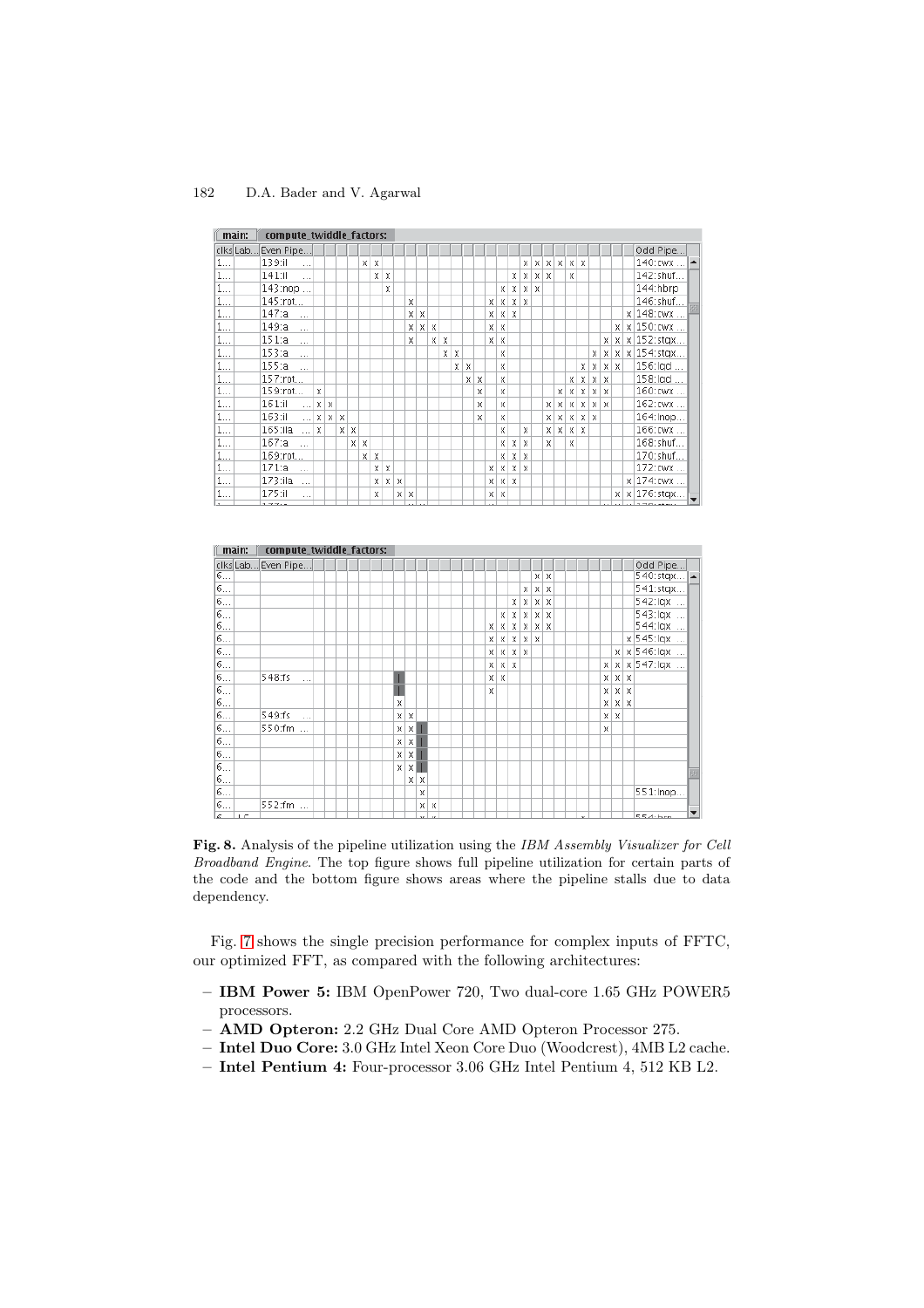We use the performance numbers from benchFFT [\[11\]](#page-12-8) for the comparison with the above architectures. We consider the FFT implementation that gives best performance on these architectures for comparison.

The Cell/B.E. has a two instruction pipelines, and for achieving high performance it is important to optimize the code so that the processor can issue two instructions per clock cycle. This level of optimization requires inspecting the assembly dump of the SPE code. For achieving pipeline utilization it is required that the gap between dependent instructions needs to be increased. We use the IBM Assembly Visualizer for Cell/B.E. tool to analyze this optimization. The tool highlights the stalls in the instruction pipelines and helps the user to reorganize the code execution while maintaining correctness. Fig. [8](#page-10-0) shows the analysis of pipeline utilization. Some portions utilize these pipelines effectively (top figure) whereas there are a few stalls in other parts of the code which still need to be optimized (bottom figure).

## **6 Conclusions**

In summary, we present FFTC, our high-performance design to parallelize the 1D FFT on the Cell Broadband Engine processor. FFTC uses an iterative out-ofplace approach and we focus on FFTs with 1K to 16K complex input samples. We describe our methodology to partition the work among the SPEs to efficiently parallelize a single FFT computation. The computation on the SPEs is fully vectorized with other optimization techniques such as loop unrolling and double buffering. The algorithm requires a synchronization among the SPEs after each stage of FFT computation. Our synchronization barrier is designed to use inter SPE communication only without any intervention from the PPE. The synchronization barrier requires only  $2 \log p$  stages (p: number of SPEs) of inter SPE communication by using a tree-based approach. This significantly improves the performance, as PPE intervention not only results in a high communication latency but also results in sequentializing the synchronization step. We achieve a performance improvement of over 4 as we vary the number of SPEs from 1 to 8. We expect that the performance of FFTC will scale on the next generation of the IBM Cell Broadband Engine processor that may offer 32 SPEs [\[13\]](#page-12-19). We also demonstrate FFTC's performance of 18.6 GFLOP/s for an FFT with 8K complex input samples and show significant speedup in comparison with other architectures. Our implementation outperforms Intel Duo Core (Woodcrest) for input sizes greater than 2K and to our knowledge we have the fastest FFT for these range of complex input samples.

## **Acknowledgments**

This work was supported in part by an IBM Shared University Research (SUR) award and NSFGrants CNS-0614915, CAREER CCF-0611589, and DBI-0420513. We would also like to thank Sidney Manning (IBM Corporation) for providing valuable inputs during the course of our research. We acknowledge our